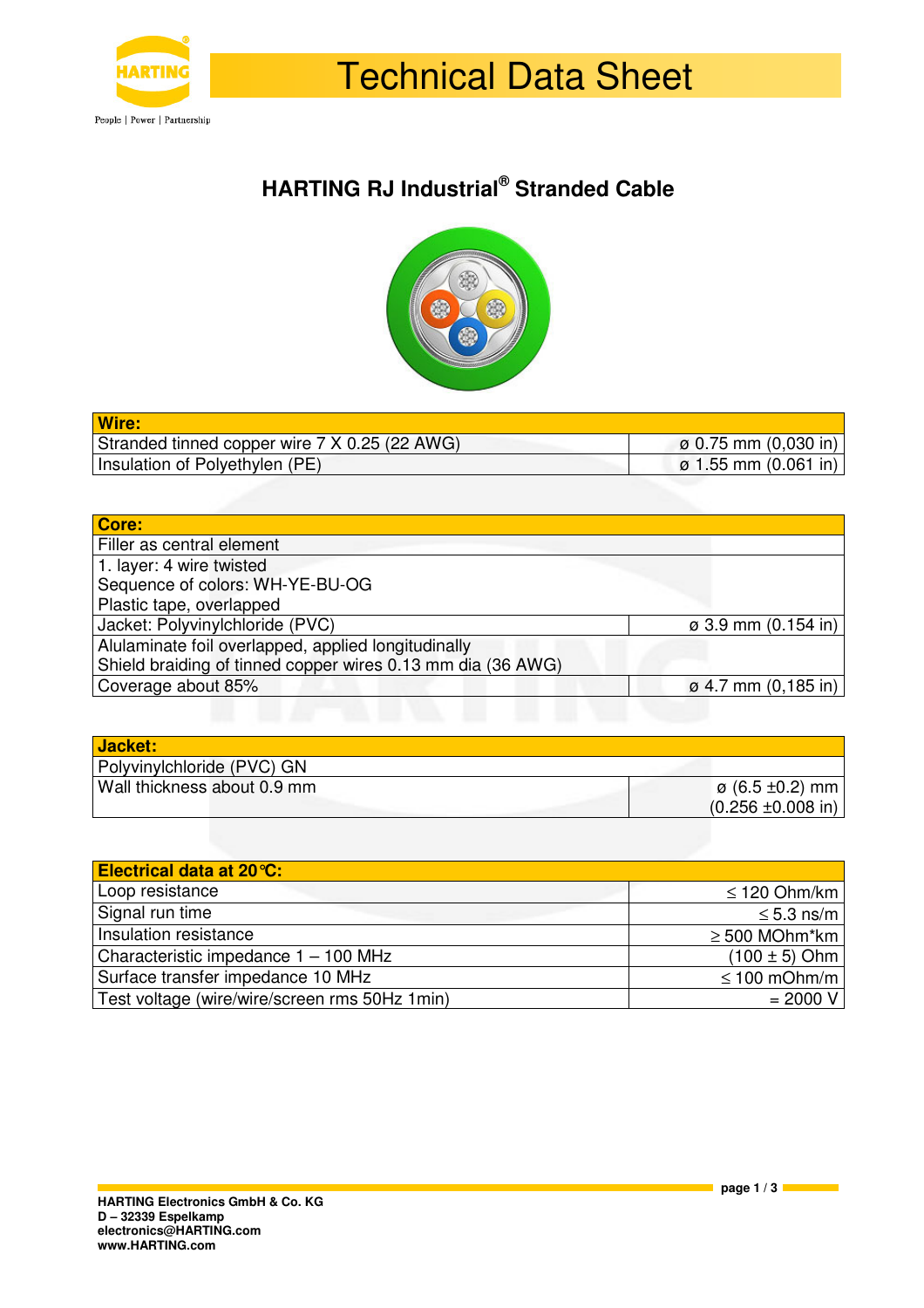

People | Power | Partnership

#### **Near-end crosstalk attenuation**

| <b>Frequency (MHz)</b> |      |      | 10   | 16   | 20   | 31.25 | 62.5 | 100  |
|------------------------|------|------|------|------|------|-------|------|------|
| Cat 5E requirements    | 65.3 | 56.3 | 50.3 | 47.2 | 45.8 | 42.9  | 38.4 | 35,3 |
| $ $ (dB – 100m) $\ge$  |      |      |      |      |      |       |      |      |
| typ. Value             | 80   | 75   | 70.  | 65   | 63   | 60    | 55   | 50   |
| $\vert$ (dB $-$ 100m)  |      |      |      |      |      |       |      |      |

#### **Attenuation**

| <b>Frequency (MHz)</b>     |       |       | 10    | 16    | 20    | 31.25 | 62.5  | 100   |
|----------------------------|-------|-------|-------|-------|-------|-------|-------|-------|
| Cat 5E requirements        | 3.2   | 6.0   | 9.5   | 12.1  | 13.6  | 17.1  | 24.8  | 32.0  |
| $\vert$ (dB – 100m) $\leq$ |       |       |       |       |       |       |       |       |
| typ. Value                 |       |       |       |       |       |       |       |       |
| $(dB - 100m)$              | 2.1   |       | 6.3   |       |       | 11.4  | 16.5  | 21.3  |
| $\vert$ (dB $-$ 100ft)     | (0.6) | (1.2) | (1.9) | (2.4) | (2.7) | (3.5) | (5.0) | (6.5) |

The electrical requirements acc. to EN 50288-2-1

| <b>Mechanical and thermal characteristics:</b>                                     |
|------------------------------------------------------------------------------------|
| Conductor material acc. to DIN EN 13602 Cu-ETP-A                                   |
| Screen material acc. to DIN EN 13602 Cu-ETP-A-B                                    |
| Insulating material acc. to DIN EN 50290-2-23 (VDE 0819), table 2/A (HD 624.3)     |
| Jacket material acc. to DIN EN 50290-2-22 (VDE 0819), compoundtype TM52 (HD 624.2) |
| Sunlight resistant acc. to UL 1581 Sec.1200                                        |
| Flame retardant acc. to UL 1685 (CSA FT 4)                                         |
| UL-File E119100 Vol.1 Sec.12 Page 1                                                |
| UL-File E116441 Vol.1 Sec. 6 Page 8                                                |
| UL-Style 2570                                                                      |
|                                                                                    |

| <b>Other characteristics:</b>                     |                                       |
|---------------------------------------------------|---------------------------------------|
| Torsional strength (must be testified)            |                                       |
| $-1000$ cycles                                    |                                       |
| - Torsional angle $\pm$ 180 $^{\circ}$ on 1 meter |                                       |
| Limited oil resistance                            |                                       |
| Permissible temperature range                     | -40 °C up to +70 °C                   |
| During laying:                                    | $-20^{\circ}$ C up to $+60^{\circ}$ C |
| Transport temperature range:                      | $-50^{\circ}$ C up to $+70^{\circ}$ C |
| Min. bending radius allowed                       | repeated 5X ø                         |
|                                                   | single 3X ø                           |
| PVC weight with Phthalate:                        | 31.3 Kg/km                            |
| PVC weight without Phthalate:                     | $0$ Kg/km                             |
| Weight about                                      | 68 Kg/km (46 lb/1000ft)               |